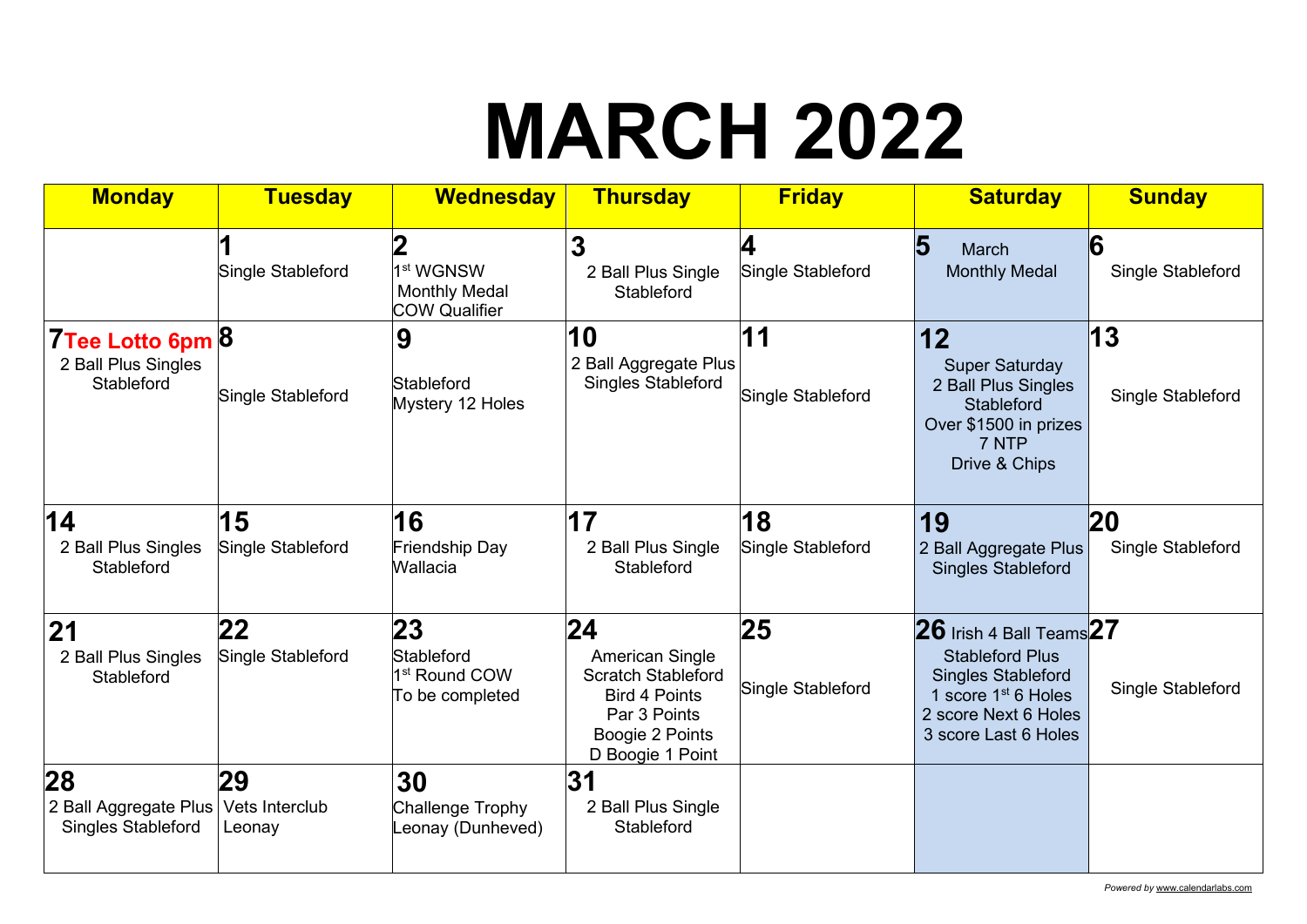## **APRIL 2022**

| <b>Monday</b>                                           | <b>Tuesday</b>          | <b>Wednesday</b>                                                        | <b>Thursday</b>                               | <b>Friday</b>                                         | <b>Saturday</b>                                                                                                                                          | <b>Sunday</b>                        |
|---------------------------------------------------------|-------------------------|-------------------------------------------------------------------------|-----------------------------------------------|-------------------------------------------------------|----------------------------------------------------------------------------------------------------------------------------------------------------------|--------------------------------------|
|                                                         |                         |                                                                         |                                               | Single Stableford                                     | 2<br>April<br><b>Monthly Medal</b>                                                                                                                       | 3<br>Single Stableford               |
| 4 Tee Lotto<br>6pm<br>2 Ball Plus Singles<br>Stableford | 5<br>Single Stableford  | 6<br>2 <sup>nd</sup> WGNSW<br><b>Monthly Medal</b>                      | 2 Ball Plus Single<br>Stableford              | Single Stableford                                     | 2 Ball Plus Singles                                                                                                                                      | 10<br>Single Stableford              |
| 11<br>2 Ball Plus Singles<br>Stableford                 | 12<br>Single Stableford | 13<br>2 Ball Plus Single<br>Stableford                                  | 14<br>2 Ball Plus Single<br>Stableford        | 15 Good Friday<br>Single Stableford                   | <b>16</b> American Single<br><b>Scratch Stableford</b><br><b>Bird 4 Points</b><br>Par 3 Points<br>Boogie 2 Points<br>D Boogie 1 Point                    | $\overline{17}$<br>Single Stableford |
| <b>18</b> Easter Monday<br>4 Person Ambrose             | 19<br>Single Stableford | <b>20</b><br>Stableford<br>2 <sup>nd</sup> Round COW to be<br>completed | 21<br>2 Ball Plus Single<br>Stableford        | 22<br>Single Stableford                               | 23 Diggers Day<br><b>Single Stableford</b><br>A, B, C, C2 Net &<br><b>Scratch Winners</b><br>Special Prize for<br><b>Current or Ex-service</b><br>Person | 24 <br>Single Stableford             |
| 25 Anzac Day<br>Single Stableford                       | 26<br>Single Stableford | 27<br>Canadian Foursomes                                                | 28<br>2 Ball Plus Single<br><b>Stableford</b> | 29<br>Single Stableford<br>Vets Interclub<br>Wallacia | 30<br>2 Ball Plus Singles                                                                                                                                |                                      |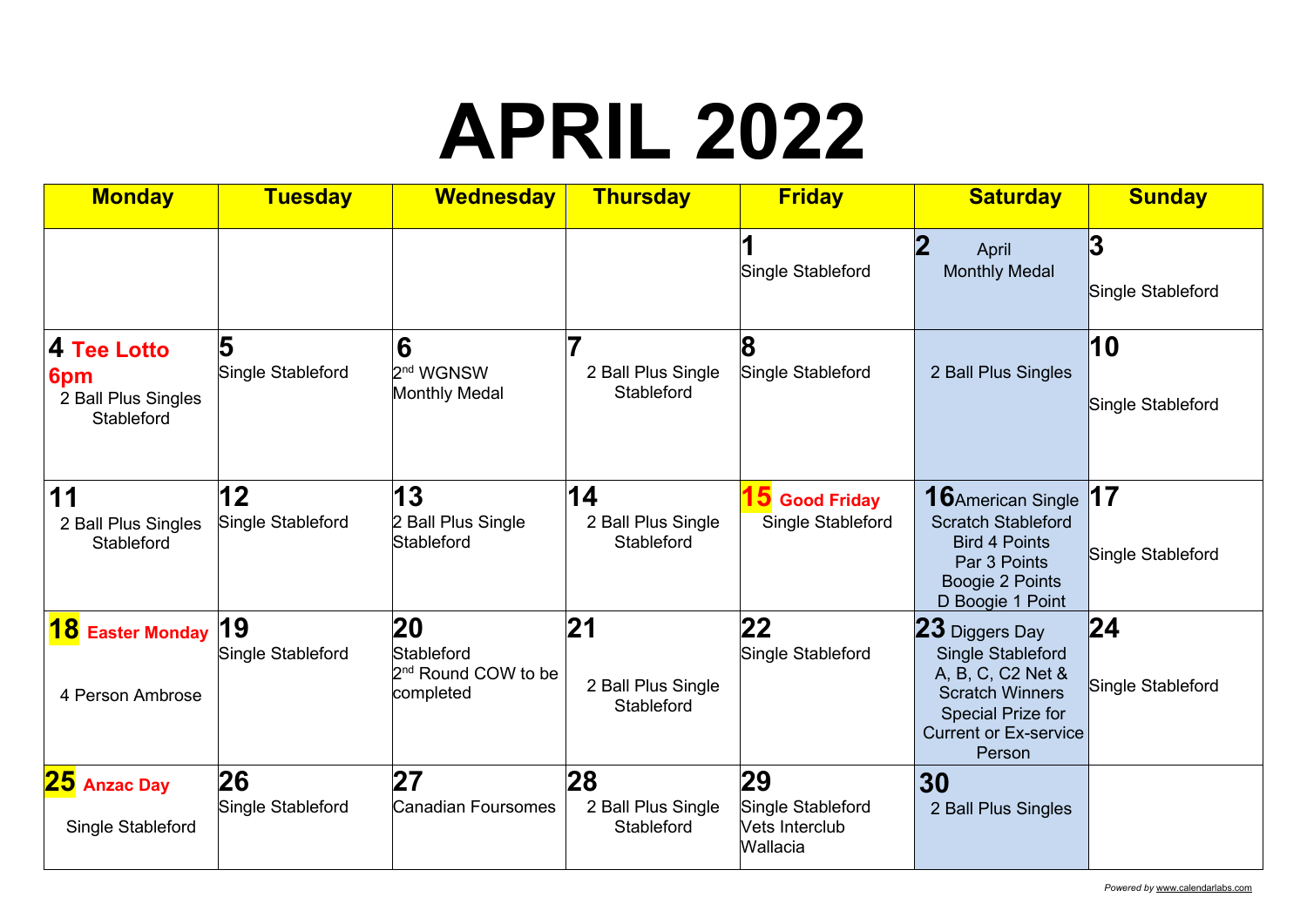#### **MAY 2022**

| <b>Monday</b>                                                                                                                 | <b>Tuesday</b>          | <b>Wednesday</b>                                      | <b>Thursday</b>                             | <b>Friday</b>          | <b>Saturday</b>                                                                                 | <b>Sunday</b>          |
|-------------------------------------------------------------------------------------------------------------------------------|-------------------------|-------------------------------------------------------|---------------------------------------------|------------------------|-------------------------------------------------------------------------------------------------|------------------------|
|                                                                                                                               |                         |                                                       |                                             |                        |                                                                                                 | Single Stableford      |
| $\overline{2}$<br><b>Tee Lotto 6pm</b><br>2 Ball Multiplier Plus<br>Single Stableford                                         | Single Stableford       | 4 3rd WGNSW<br>Monthly Medal Vets<br>Challenge Brooch | 5<br>2 Ball Plus Single<br>Stableford       | 6<br>Single Stableford | May<br><b>Monthly Medal</b>                                                                     | 8<br>Single Stableford |
| 9                                                                                                                             | 10                      | 11                                                    | 12                                          | 13                     | 14                                                                                              | 15                     |
| 2 Ball Plus Singles<br><b>Stableford</b>                                                                                      | Single Stableford       | <b>Stableford Final</b><br>COW Played                 | 2 Ball Plus Single<br>Stableford            | Single Stableford      | <b>American Foursome</b>                                                                        | Single Stableford      |
| 16                                                                                                                            | 17                      | 18                                                    | 19                                          | 20                     | 21                                                                                              | 22                     |
| Irish Single<br><b>Stableford</b><br>1 <sup>st</sup> 6 Holes Normal<br>Points<br>2 <sup>nd</sup> 6 Holes x2<br>3rd 6 Holes x3 | Single Stableford       | <b>American Foursomes</b>                             | 2 Ball Plus Single<br>Stableford            | Single Stableford      | <b>Super Saturday</b><br>2 Ball Plus Singles<br>Over \$1500 in prizes<br>7 NTP<br>Drive & Chips | Single Stableford      |
| 23                                                                                                                            | 24                      | 25                                                    | 26                                          | 27                     | 28                                                                                              | 29                     |
| 2 Ball Plus Singles<br>Stableford                                                                                             | Single Stableford       | <b>Charity Day</b>                                    | 2 Ball Multiplier Plus<br>Single Stableford | Single Stableford      | Charity Day (TBA)<br>4 Person Ambrose                                                           | Single Stableford      |
| 30<br>2 Ball Plus Singles<br>Stableford                                                                                       | 31<br>Single Stableford |                                                       |                                             |                        |                                                                                                 |                        |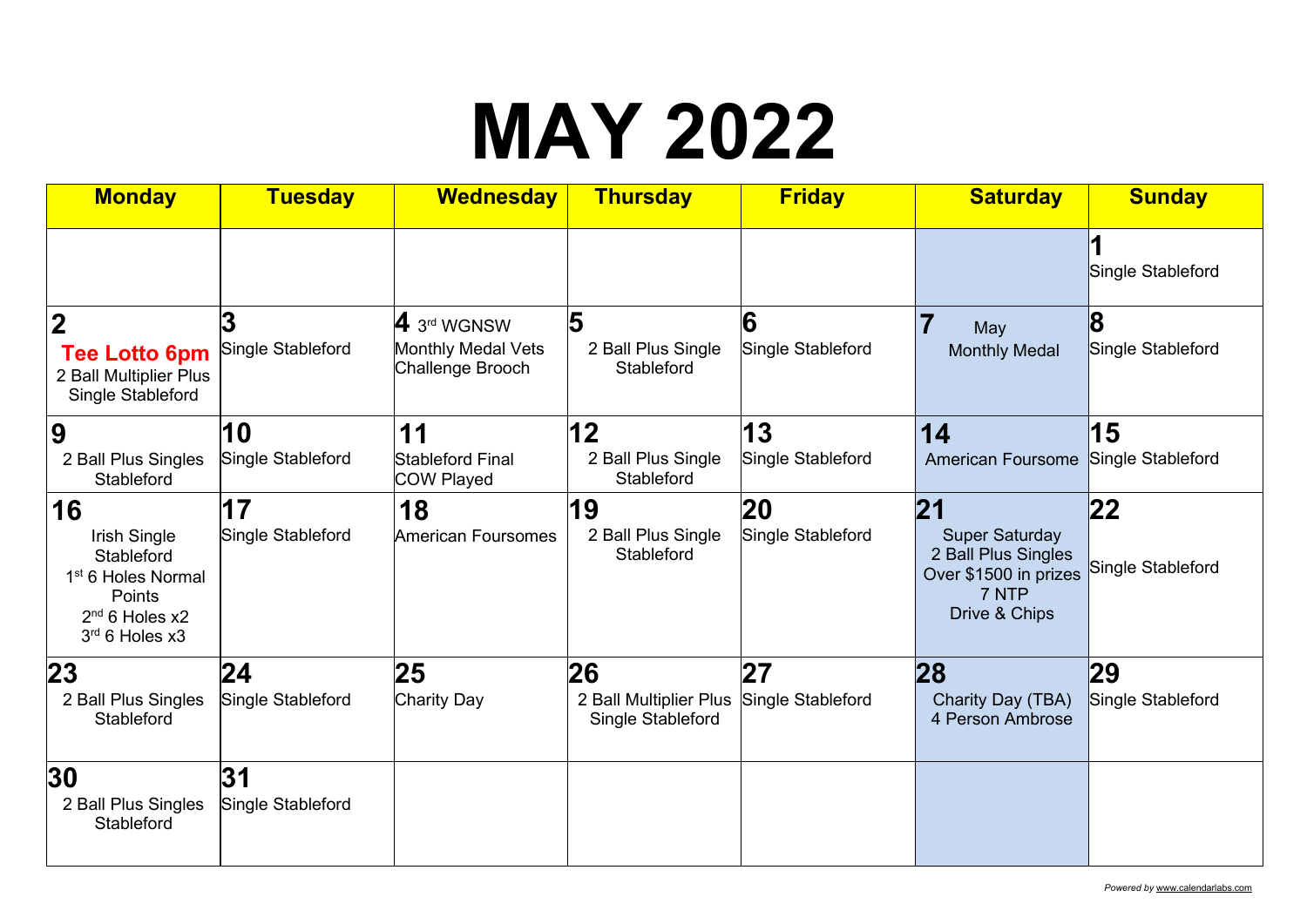#### **June 2022**

| <b>Monday</b>                                                              | <b>Tuesday</b>                                 | <b>Wednesday</b>                                                           | <b>Thursday</b>                                                                                                    | <b>Friday</b>           | <b>Saturday</b>                                                                          | <b>Sunday</b>                                |
|----------------------------------------------------------------------------|------------------------------------------------|----------------------------------------------------------------------------|--------------------------------------------------------------------------------------------------------------------|-------------------------|------------------------------------------------------------------------------------------|----------------------------------------------|
|                                                                            |                                                | 4 <sup>th</sup> WGNSW<br><b>Monthly Medal</b>                              | 2 Ball Plus Single<br>Stableford                                                                                   | Single Stableford       | 4<br>June<br><b>Monthly Medal</b>                                                        | $\overline{\mathbf{5}}$<br>Single Stableford |
| <b>6 Tee Lotto</b><br>6pm<br>Single Stableford                             | Single Stableford<br>Vets Interclub<br>Penrith | 8<br>1 <sup>st</sup> Round Ladies<br><b>Foursomes</b><br>Championships     | 9<br>2 Ball Plus Single<br>Stableford                                                                              | 10<br>Single Stableford | 11<br>Canadian Foursome Single Stableford                                                | 12                                           |
| 13 Queens<br><b>Birthday</b><br>4 Person Ambrose                           | 14<br>Single Stableford                        | 15<br>2nd Round Ladies<br>Foursomes<br>Championships                       | 16<br>Irish Single<br>Stableford<br>1 <sup>st</sup> 6 Holes Normal<br>Points<br>$2nd$ 6 Holes x2<br>3rd 6 Holes x3 | 17<br>Single Stableford | 18<br>1 <sup>st</sup> Round Mens<br><b>Foursomes</b><br>Championship                     | 19<br>Single Stableford                      |
| 20<br>2 Ball Plus Singles<br>Stableford                                    | 21<br>Single Stableford                        | 22<br>Stableford<br>Championships<br>missed round or play<br>off if needed | 23<br>2 Ball Plus Single<br>Stableford                                                                             | 24<br>Single Stableford | 25<br>2 <sup>nd</sup> Round Mens<br><b>Foursomes</b><br>Championship<br>Top 8 Match Play | 26<br>Single Stableford                      |
| 27<br>2 Ball Aggregate Plus Single Stableford<br><b>Singles Stableford</b> | 28                                             | 29<br>Stableford                                                           | 30<br>Single Stableford                                                                                            |                         |                                                                                          |                                              |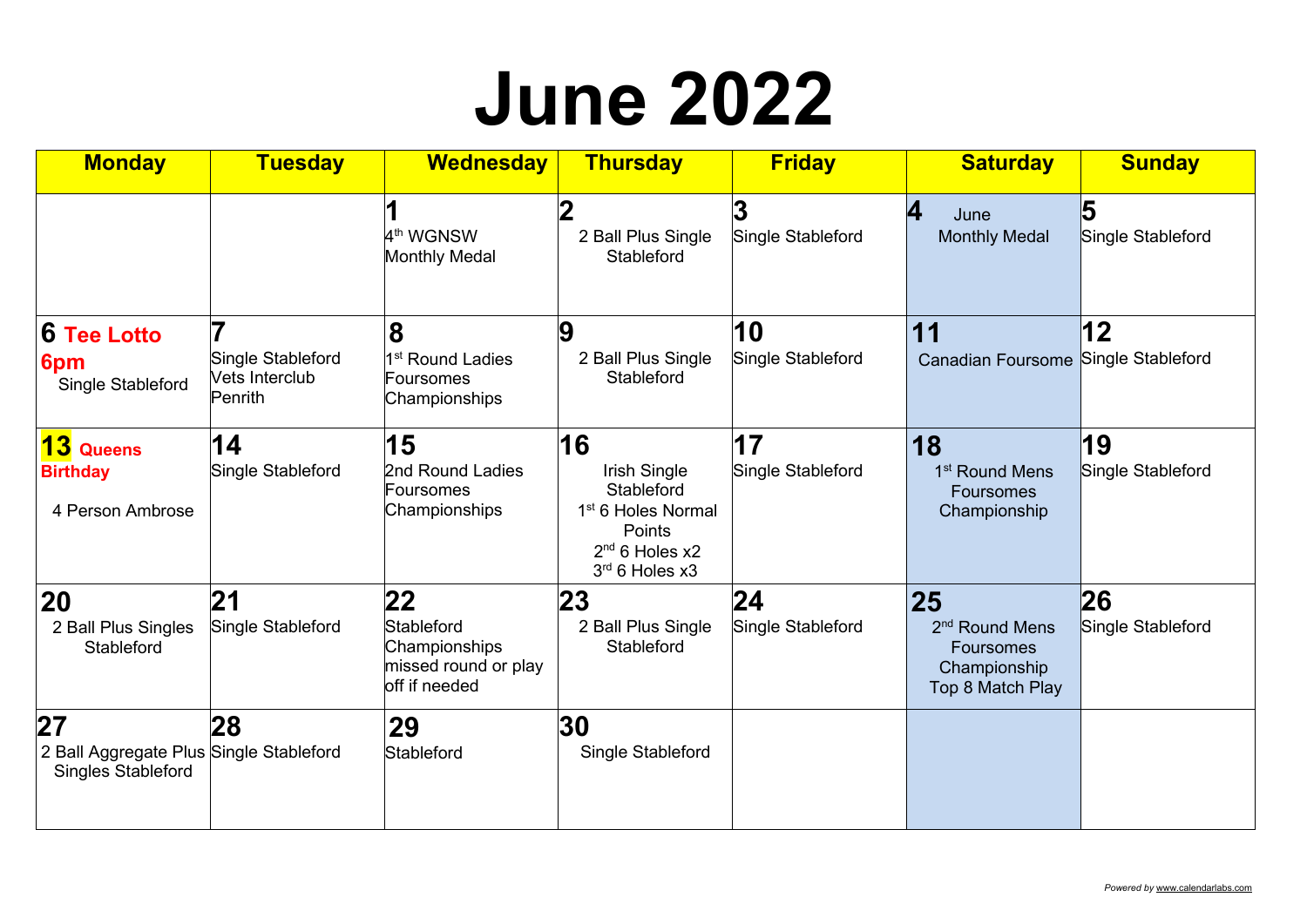# **JULY 2022**

| <b>Monday</b>                                                                                                                     | <b>Tuesday</b>          | <b>Wednesday</b>                                                       | <b>Thursday</b>                                                            | <b>Friday</b>           | <b>Saturday</b>                                                                                                                              | <b>Sunday</b>                                                                                      |
|-----------------------------------------------------------------------------------------------------------------------------------|-------------------------|------------------------------------------------------------------------|----------------------------------------------------------------------------|-------------------------|----------------------------------------------------------------------------------------------------------------------------------------------|----------------------------------------------------------------------------------------------------|
|                                                                                                                                   |                         |                                                                        |                                                                            | Single Stableford       | $\bf{2}$<br>July<br><b>Monthly Medal</b>                                                                                                     | 3<br>Single Stableford                                                                             |
| 4 Tee Lotto 6pm 5<br>2 Ball Plus Singles<br>Stableford                                                                            | Single Stableford       | 6<br>5 <sup>th</sup> WGNSW<br><b>Monthly Medal Finals</b><br>Qualifier | 7<br>2 Ball Plus Single<br>Stableford                                      | 8<br>Single Stableford  | 9 Green Keepers<br>Revenge<br><b>Single Stableford</b><br>36 Points or Better<br>Dozen Golf Balls<br>Sponsored by Ben<br><b>Breckenridge</b> | 10<br>Single Stableford                                                                            |
| 11<br>American Single<br><b>Scratch Stableford</b><br><b>Bird 4 Points</b><br>Par 3 Points<br>Boogie 2 Points<br>D Boogie 1 Point | 12<br>Single Stableford | 13<br>Stableford                                                       | 14<br>2 Ball Plus Single<br>Stableford                                     | 15<br>Single Stableford | 16<br><b>Super Saturday</b><br>2 Ball Plus Singles<br>Over \$1500 in prizes<br>7 NTP<br>Drive & Chips                                        | 17<br>Single Stableford<br>1 <sup>st</sup> Round Foursomes<br>Match Play to be<br><b>Completed</b> |
| 18<br>2 Ball Plus Singles<br><b>Stableford</b>                                                                                    | 19<br>Single Stableford | 20<br>2 Ball Ambrose<br>Vets Interclub<br>Glenmore                     | 21<br>2 Ball Aggregate Plus Single Stableford<br><b>Singles Stableford</b> | 22                      | 23<br>2 Ball Mystery Player Single Stableford<br><b>Aggregate Plus</b><br><b>Singles</b>                                                     | 24                                                                                                 |
| 25<br>2 Ball Plus Singles<br><b>Stableford</b>                                                                                    | 26<br>Single Stableford | 27<br>Challenge Trophy Day<br>Dunheved                                 | 28<br>2 Ball Plus Single<br>Stableford                                     | 29<br>Single Stableford | 30<br>Nepean River Bowl,<br>Autumn Cup,<br><b>Presidents Cup</b>                                                                             | 31<br>Single Stableford                                                                            |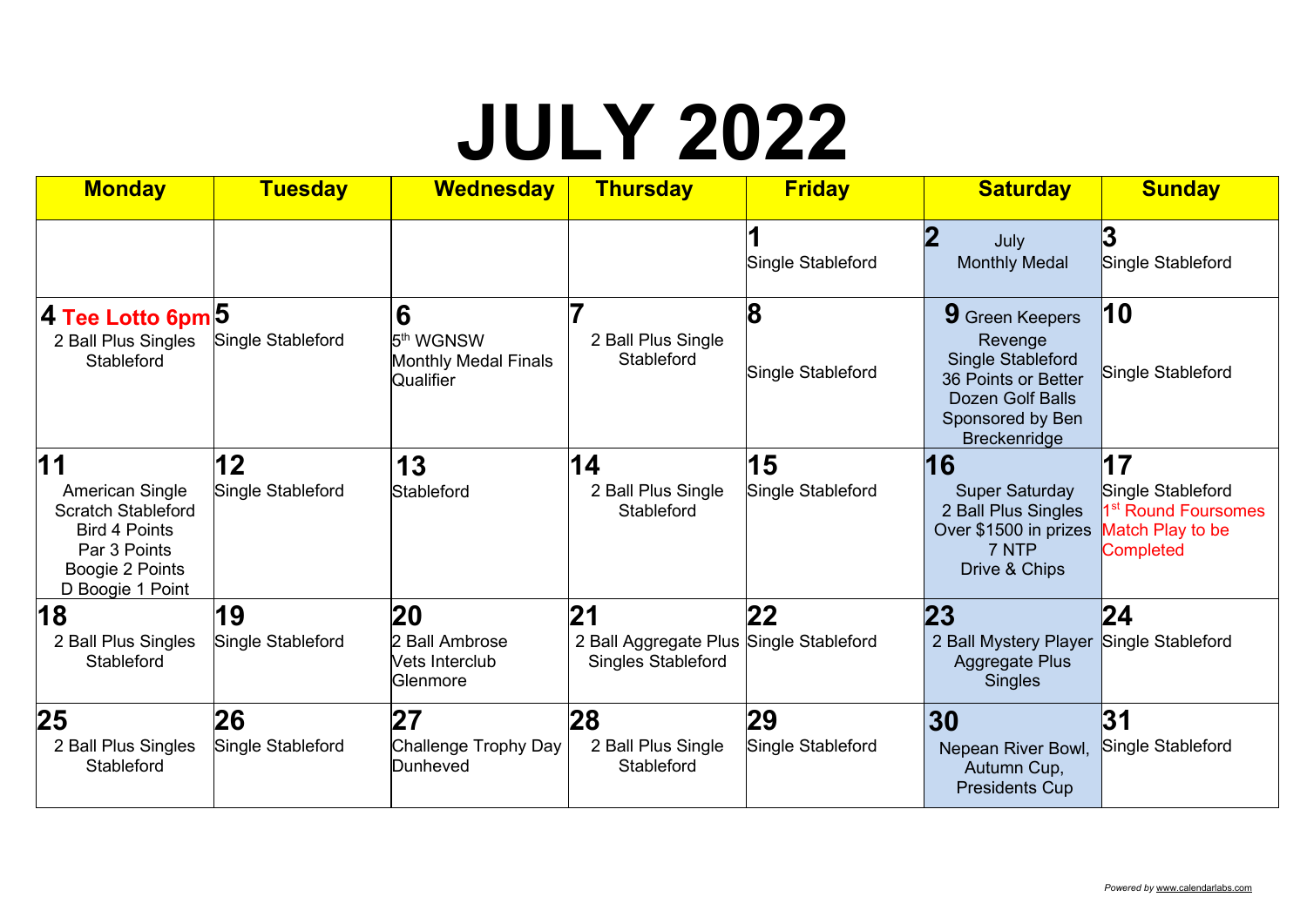# **AUGUST 2022**

| <b>Monday</b>                                            | <b>Tuesday</b>                                        | <b>Wednesday</b>                                          | <b>Thursday</b>                        | <b>Friday</b>           | <b>Saturday</b>                                                                                                                                                                                 | <b>Sunday</b>                                                                                 |
|----------------------------------------------------------|-------------------------------------------------------|-----------------------------------------------------------|----------------------------------------|-------------------------|-------------------------------------------------------------------------------------------------------------------------------------------------------------------------------------------------|-----------------------------------------------------------------------------------------------|
| 1<br>Tee Lotto 6pm2<br>2 Ball Plus Singles<br>Stableford | Single Stableford                                     | 3<br>6 <sup>th</sup> WGNSW<br><b>Monthly Medal</b>        | 4<br>2 Ball Plus Single<br>Stableford  | Single Stableford       | 6<br>August<br><b>Monthly Medal</b>                                                                                                                                                             | Single Stableford                                                                             |
| 8<br>2 Ball Plus Singles<br>Stableford                   | 9<br>Single Stableford                                | 10<br>Stableford                                          | 11<br>2 Ball Plus Single<br>Stableford | 12<br>Single Stableford | 13<br><b>Irish Single</b><br><b>Stableford</b><br>1 <sup>st</sup> 6 Holes Normal Points<br>$2nd$ 6 Holes x2<br>3rd 6 Holes x3                                                                   | 14<br>Single Stableford<br>2nd Round<br><b>Foursomes Match</b><br><b>Play to be Completed</b> |
| 15<br>2 Ball Plus Singles<br>Stableford                  | 16<br>Single Stableford                               | 17<br>2 Ball Plus Single<br>Stableford                    | 18<br>2 Ball Plus Single<br>Stableford | 19<br>Single Stableford | 20 Col Roffe<br><b>Memorial Day</b><br><b>Charity Day Supporting</b><br><b>Men's Prostate Cancer</b><br>4 Person Ambrose Each<br>Players Must have 3 Tee<br>Shots Must be marked on<br>the Card | 21<br>Single Stableford                                                                       |
| $22 \,$<br>2 Ball Plus Singles<br>Stableford             | 23<br>Single Stableford<br>Vets Interclub<br>Richmond | 24<br><b>Irish Stableford</b>                             | 25<br>Single Stableford                | 26<br>Single Stableford | 27<br>2 Ball Multiplier Plus<br><b>Single Stableford</b><br><b>Final of Foursomes</b><br>Match Play 1pm /1.10pm                                                                                 | 28<br>Single Stableford                                                                       |
| 29<br>2 Ball Plus Singles<br><b>Stableford</b>           | 30<br>Single Stableford                               | 31<br><b>Medal of Medals</b><br><b>Vets Silver Salver</b> |                                        |                         |                                                                                                                                                                                                 |                                                                                               |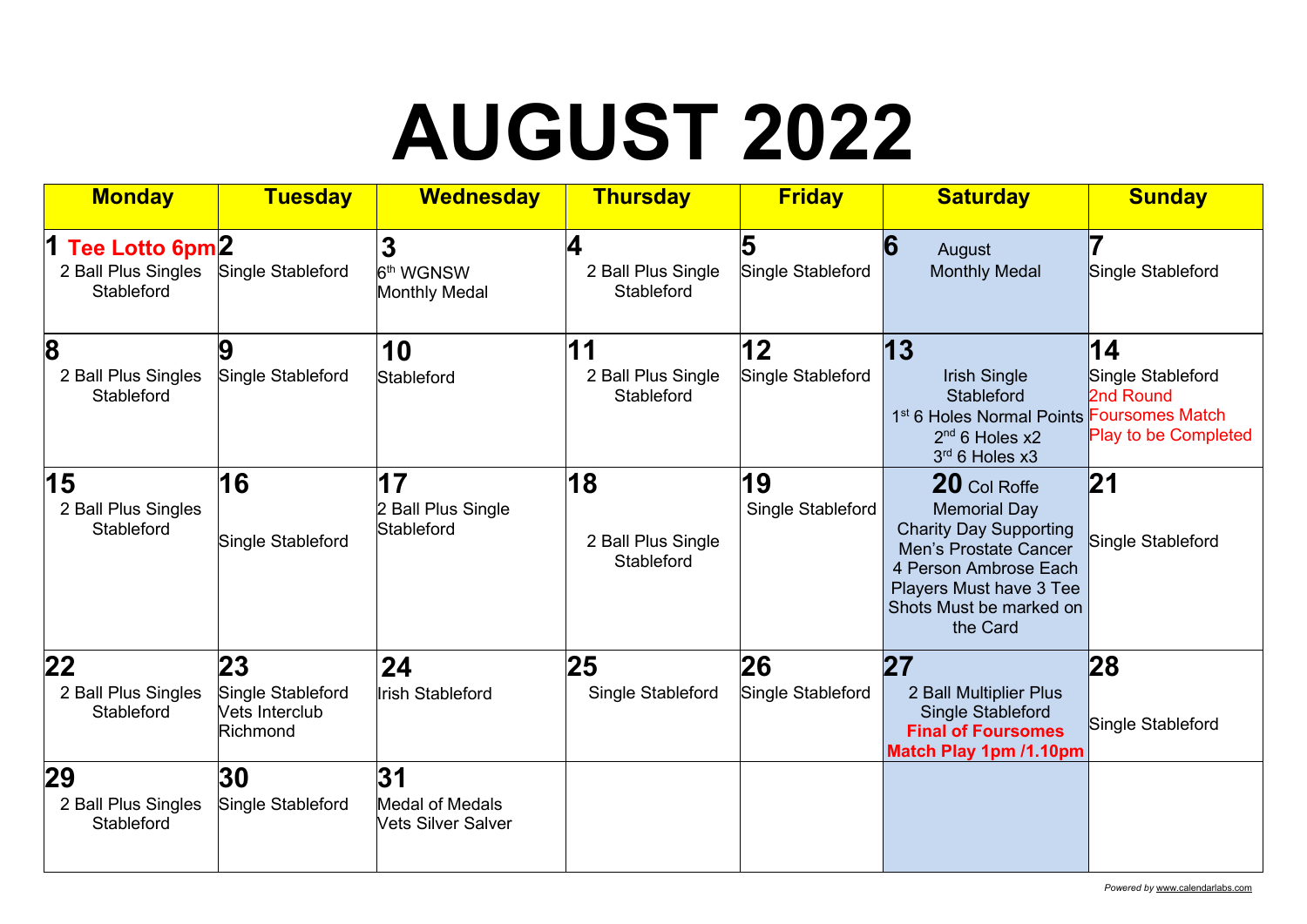# **SEPTEMBER 2022**

| <b>Monday</b>                                                            | <b>Tuesday</b>          | <b>Wednesday</b>                                                     | <b>Thursday</b>                        | <b>Friday</b>           | <b>Saturday</b>                                                                                                                                      | <b>Sunday</b>           |
|--------------------------------------------------------------------------|-------------------------|----------------------------------------------------------------------|----------------------------------------|-------------------------|------------------------------------------------------------------------------------------------------------------------------------------------------|-------------------------|
|                                                                          |                         |                                                                      | 4 Person Ambrose                       | Single Stableford       | 3<br>September<br><b>Monthly Medal</b>                                                                                                               | 4<br>Single Stableford  |
| <b>5 Tee Lotto</b><br>6pm<br>2 Ball Multiplier Plus<br>Single Stableford | 6<br>Single Stableford  | $\overline{7}$<br>Stableford<br>Vets Interclub<br>Stonecutters Ridge | 8<br>2 Ball Plus Single<br>Stableford  | 9<br>Single Stableford  | 10<br><b>Irish 4 Ball Teams</b><br><b>Stableford Plus Singles</b><br>1 score 1 <sup>st</sup> 6 Holes<br>2 Score Next 6 Holes<br>3 score Last 6 Holes | 11<br>Single Stableford |
| 12<br>2 Ball Plus Single<br>Stableford                                   | 13<br>Single Stableford | 14<br>2 Ball Plus Single<br>Stableford                               | 15<br>2 Ball Plus Single<br>Stableford | 16<br>Single Stableford | <b>17</b> Super Saturday<br>2 Ball Plus Singles<br>Over \$1500 in prizes<br>7 NTP<br>Drive & Chips                                                   | 18<br>Single Stableford |
| 19<br>2 Ball Plus Single<br>Stableford                                   | 20<br>Single Stableford | 21<br>Stableford                                                     | 22<br>2 Ball Plus Single<br>Stableford | 23<br>Single Stableford | 24 American Single<br><b>Scratch Stableford</b><br><b>Bird 4 Points</b><br>Par 3 Points<br>Boogie 2 Points<br>D Boogie 1 Point                       | 25<br>Single Stableford |
| 26<br>2 Ball Plus Single<br>Stableford                                   | 27<br>Single Stableford | 28<br>Pink Day                                                       | 29<br>2 Ball Plus Single<br>Stableford | 30<br>Single Stableford |                                                                                                                                                      |                         |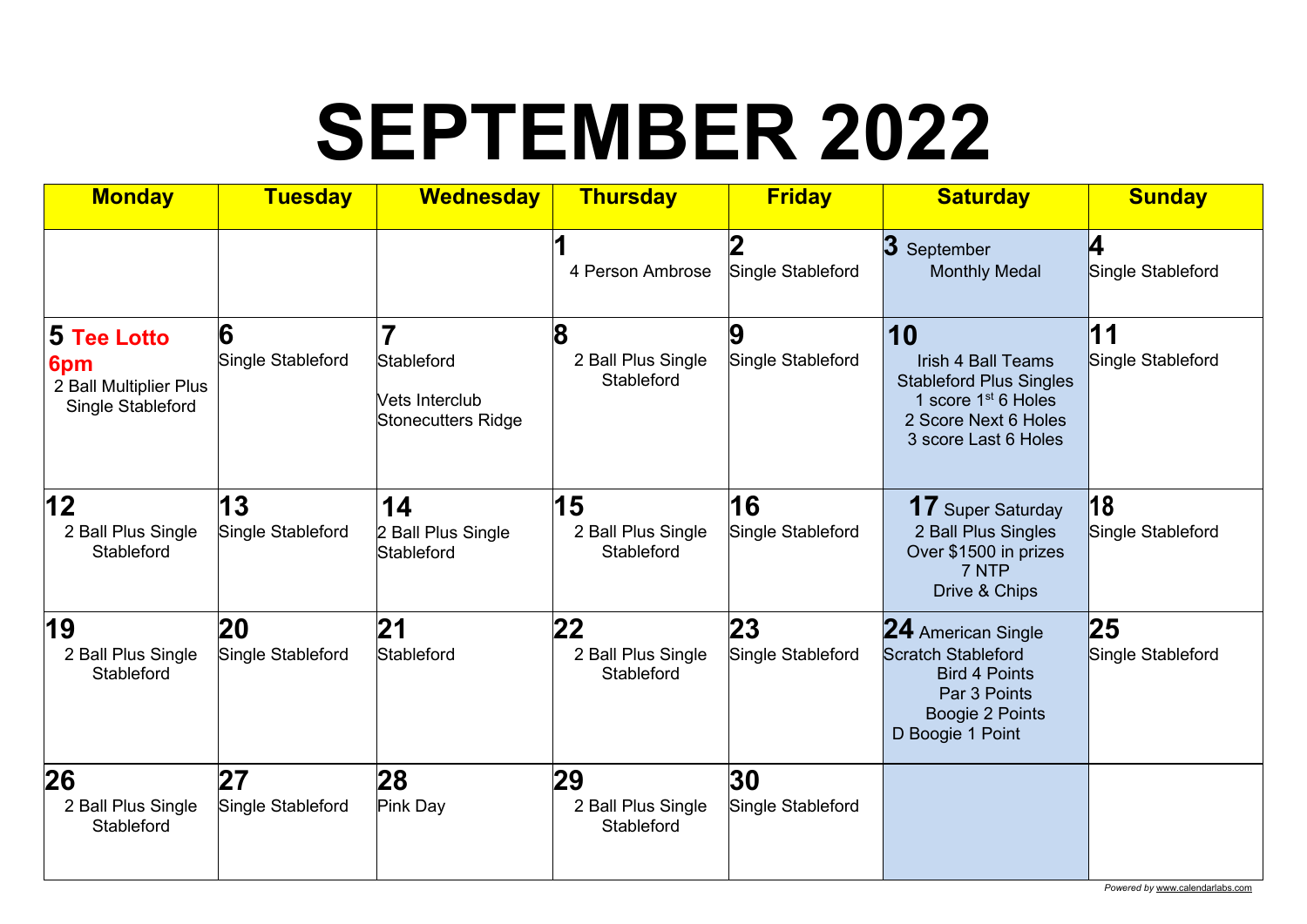# **OCTOBER 2022**

| <b>Monday</b>                                                                                          | <b>Tuesday</b>                            | <b>Wednesday</b>                                                                                 | <b>Thursday</b>                        | <b>Friday</b>           | <b>Saturday</b>                                                                                                              | <b>Sunday</b>                                                                              |
|--------------------------------------------------------------------------------------------------------|-------------------------------------------|--------------------------------------------------------------------------------------------------|----------------------------------------|-------------------------|------------------------------------------------------------------------------------------------------------------------------|--------------------------------------------------------------------------------------------|
| 31<br>2 Ball Plus Single<br>Stableford<br>4 <sup>th</sup> Round Vets Point<br>Score Challenge          |                                           |                                                                                                  |                                        |                         | <b>Single Stableford</b>                                                                                                     | Single Stableford                                                                          |
| <b>3</b> Tee Lotto<br>6pm<br><b>Labor Day</b><br>4 Person Ambrose                                      | 4<br>Single Stableford                    | 5<br>1 <sup>st</sup> Round Ladies Club<br>Championships                                          | 6<br>2 Ball Plus Single<br>Stableford  | Single Stableford       | $\bf{8}$<br>1st Round Club<br>Championships in<br>Conjunction with<br><b>October Medal</b>                                   | Single Stableford                                                                          |
| 10<br>2 Ball Plus Single<br>Stableford<br>1 <sup>St</sup> Round Vets Point Dunheved<br>Score Challenge | 11<br>Single Stableford<br>Vets Interclub | 12<br>1 <sup>st</sup> Round Ladies Club<br>Championships<br>Super Vet Net Trophy                 | 13<br>2 Ball Plus Single<br>Stableford | 14<br>Single Stableford | 15<br><b>Club Championships</b><br>$2nd$ Round                                                                               | 16<br>Single Stableford<br>1 <sup>st</sup> Round Mixed<br><b>Foursomes</b><br>Championship |
| 17<br>2 Ball Plus Single<br>Stableford<br>2 <sup>nd</sup> Round Vets Point<br>Score Challenge          | 18<br>Single Stableford                   | 19<br>3 <sup>rd</sup> Round Ladies Club<br>Championships                                         | 20<br>2 Ball Plus Single<br>Stableford | 21<br>Single Stableford | 22<br><b>Club Championships</b><br>3rd Round                                                                                 | 23<br>Single Stableford<br>2 <sup>nd</sup> Round Mixed<br><b>Foursomes</b><br>Championship |
| 24<br>2 Ball Plus Single<br>Stableford<br>3rd Round Vets Point<br>Score Challenge                      | 25<br>Single Stableford                   | 26<br>Stableford<br>(Championship<br>missed round or play<br>off if needed)<br>Single Stableford | 27<br>2 Ball Plus Single<br>Stableford | 28<br>Single Stableford | 29<br><b>Club Championships</b><br>4 <sup>th</sup> Round<br><b>Top 8 Seed Draw</b><br><b>Match Play</b><br><b>All Grades</b> | 30<br>Single Stableford                                                                    |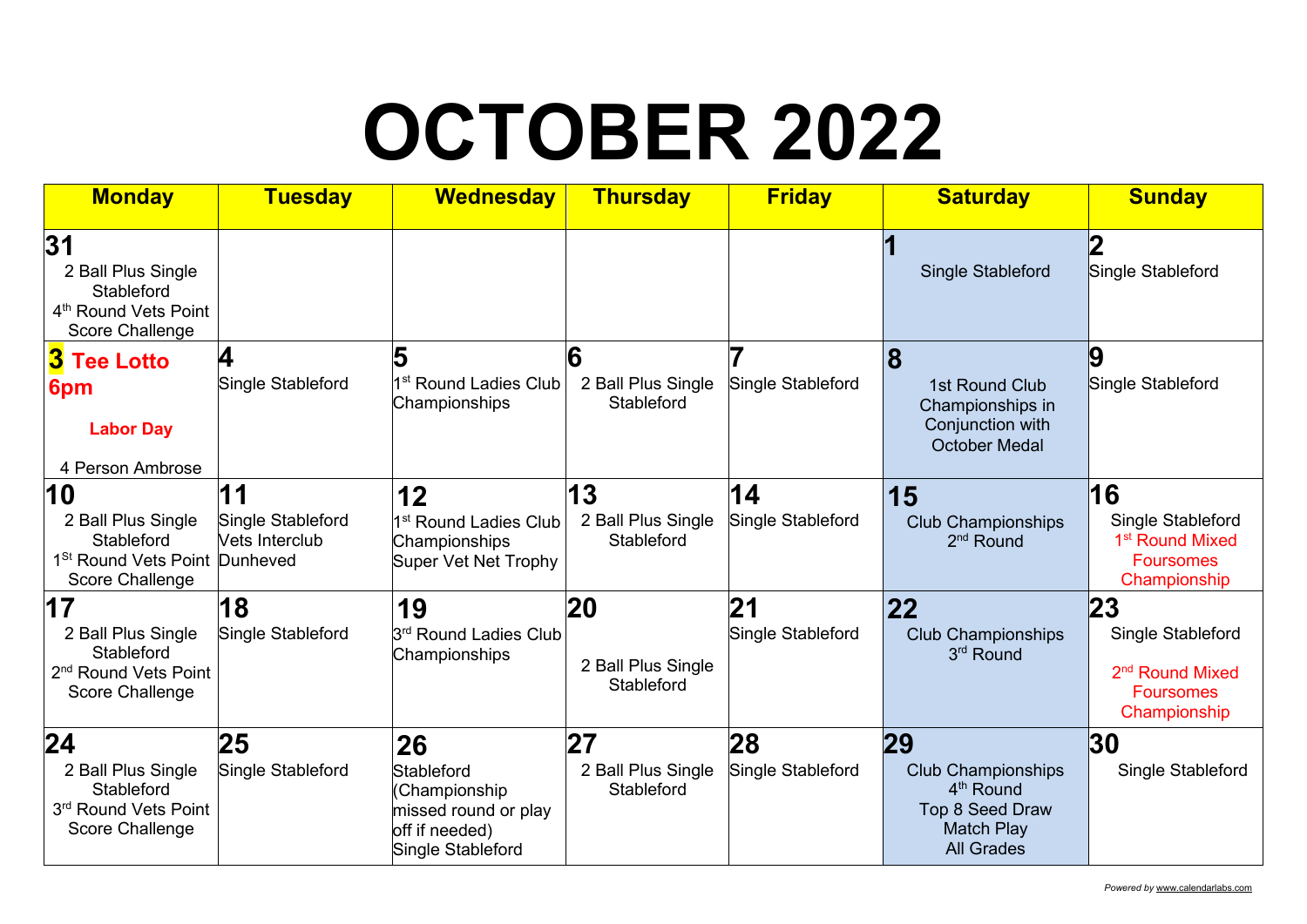# **NOVEMBER 2022**

| <b>Monday</b>                                                                                                        | <b>Tuesday</b>          | <b>Wednesday</b>                                                  | <b>Thursday</b>                                  | <b>Friday</b>           | <b>Saturday</b>                                                                                                                                                                  | <b>Sunday</b>                                   |
|----------------------------------------------------------------------------------------------------------------------|-------------------------|-------------------------------------------------------------------|--------------------------------------------------|-------------------------|----------------------------------------------------------------------------------------------------------------------------------------------------------------------------------|-------------------------------------------------|
|                                                                                                                      | Single Stableford       | 2<br>2 Ball Ambrose<br><b>Draw for Partners</b>                   | 3<br>2 Ball Multiplier Plus<br>Single Stableford | Single Stableford       | 5 November Monthly 6<br>Medal                                                                                                                                                    | Single Stableford                               |
| <b>7 Tee Lotto</b><br>6pm<br>2 Ball Plus Single<br>Stableford<br>4 <sup>th</sup> Round Vets Point<br>Score Challenge | 8<br>Single Stableford  | 9<br>Stableford                                                   | 10<br>2 Ball Plus Single<br>Stableford           | 11<br>Single Stableford | <b>12</b> Super Saturday<br>2 Ball Plus Singles<br>Over \$1500 in prizes<br>7 NTP<br>Drive & Chips                                                                               | 13<br>Single Stableford                         |
| 14<br>2 Ball Plus Single<br>Stableford<br>5 <sup>th</sup> Round Vets Point<br>Score Challenge                        | 15<br>Single Stableford | 16<br>2 Ball Multiplier plus<br>Single Stableford                 | 17<br>2 Ball Plus Single<br>Stableford           | 18<br>Single Stableford | 19<br><b>Ray Dukes Cup</b>                                                                                                                                                       | <b>20</b><br>Single Stableford                  |
| 21<br>Vets Christmas Party Single Stableford<br>4 Person Ambrose<br>3 Tee Shots per<br>person<br>Shot Gun Start      | 22                      | 23<br>Stableford<br>Championship Match<br>Play Final to be played | 24<br>2 Ball Plus Single<br>Stableford           | 25<br>Single Stableford | 26<br>4 Ball Team Event<br><b>Stableford Best 2</b><br>scores on Each Hole  1 <sup>st</sup> Round Club<br>Plus Single Stableford Championship Match<br><b>Presentation Night</b> | 27<br>Single Stableford<br>Play to be completed |
| 28<br>2 Ball Plus Single<br>Stableford                                                                               | 29<br>Single Stableford | 30<br>9 Hole Stableford<br>Followed by AGM                        |                                                  |                         |                                                                                                                                                                                  |                                                 |

*Powered by* www.calendarlabs.com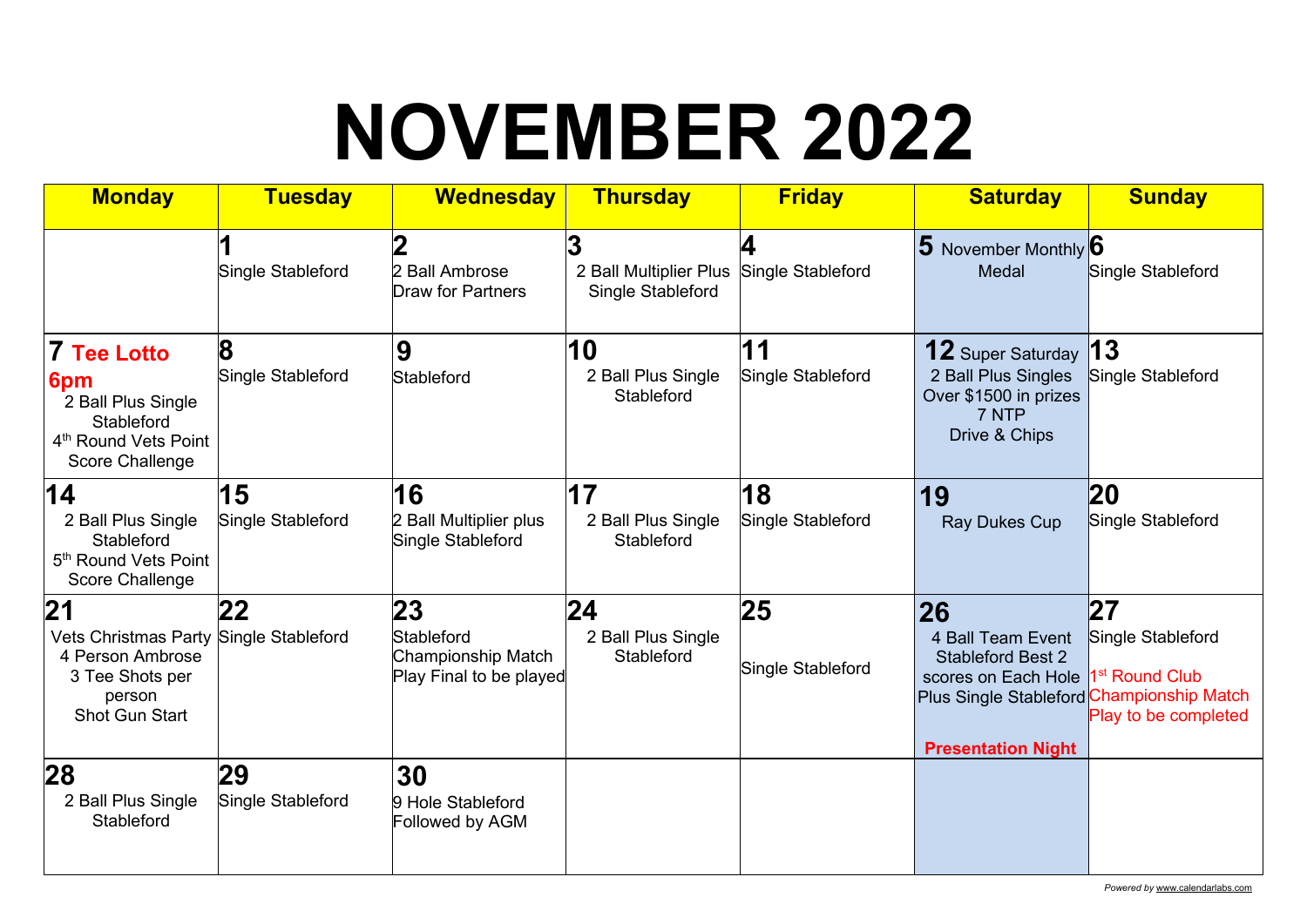# **DECEMBER 2022**

| <b>Monday</b>                                                              | <b>Tuesday</b>                                                       | <b>Wednesday</b>                                                | <b>Thursday</b>                        | <b>Friday</b>           | <b>Saturday</b>                                                                                                                                                | <b>Sunday</b>                                                             |
|----------------------------------------------------------------------------|----------------------------------------------------------------------|-----------------------------------------------------------------|----------------------------------------|-------------------------|----------------------------------------------------------------------------------------------------------------------------------------------------------------|---------------------------------------------------------------------------|
|                                                                            |                                                                      |                                                                 | 4 Person Ambrose                       | Single Stableford       | 3 December Monthly 4<br>Medal<br>Don Watson Cup<br>Top 32 Hcp Match<br>Play                                                                                    | Single Stableford                                                         |
| Tee Lotto 6pm 6<br>$\bf 5$<br>2 Ball Plus Single<br>Stableford             | Single Stableford                                                    | Christmas Party Day<br>9 Hole 2 Ball Ambrose Singles Stableford | Զ<br>2 Ball Aggregate Plus             | 9<br>Single Stableford  | 10<br>2 Ball Worst Ball Plus 2nd Round Club<br><b>Singles</b>                                                                                                  | 11 Single Stableford<br><b>Championship Match</b><br>Play to be completed |
| 12<br>2 Ball Plus Single<br>Stableford                                     | 13<br>Single Stableford                                              | 14                                                              | 15<br>2 Ball Plus Single<br>Stableford | 16<br>Single Stableford | 17<br><b>Christmas Ham Day</b><br>2 Person Ambrose<br>Must be at<br>Presentation                                                                               | 18<br>Single Stableford                                                   |
| 19<br>2 Ball Aggregate Plus Single Stableford<br><b>Singles Stableford</b> | 20                                                                   | 21                                                              | 22<br>2 Ball Plus Single<br>Stableford | 23<br>Single Stableford | 24<br>2 Ball Plus Singles<br><b>Final Club</b><br><b>Championship Match</b><br><b>Play</b><br><b>A Grade 7am</b><br><b>B Grade 10am</b><br>C Grade 10.10am     | 25<br><b>Christmas Day</b><br><b>Course Closed</b>                        |
| <b>26</b> Boxing Day<br>4 Person Ambrose                                   | <b>Christmas Day 28</b><br>27<br><b>Holiday</b><br>Single Stableford |                                                                 | 29<br>2 Ball Plus Single<br>Stableford | 30<br>Single Stableford | 31<br><b>Irish 4 Ball Teams</b><br><b>Stableford Plus</b><br><b>Singles</b><br>1 score 1 <sup>st</sup> 6 Holes<br>2 score Next 6 Holes<br>3 score Last 6 Holes |                                                                           |

*Powered by* www.calendarlabs.com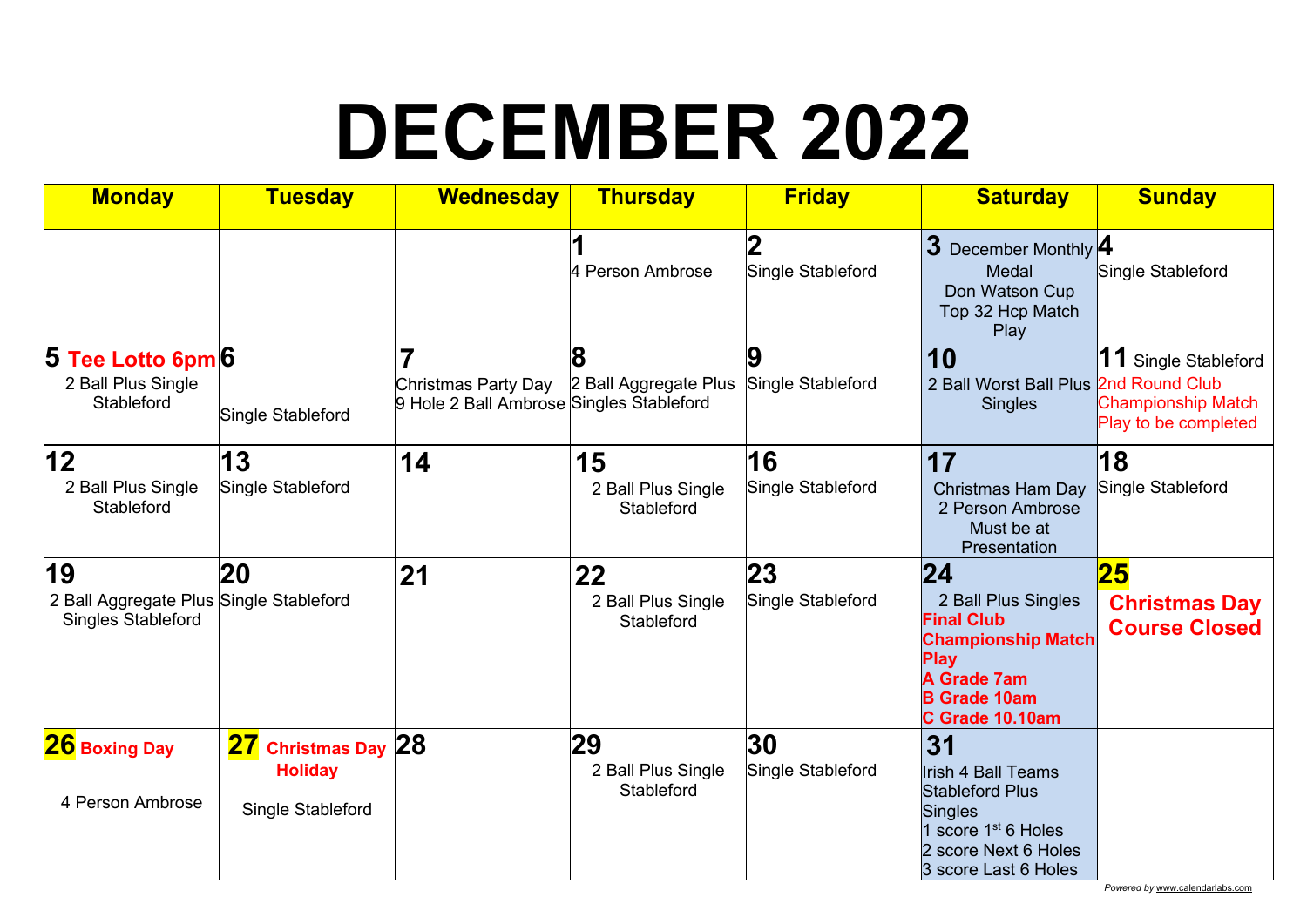#### **JANUARY 2023**

| <b>Monday</b>                                                                     | <b>Tuesday</b>           | <b>Wednesday</b> | <b>Thursday</b>                        | <b>Friday</b>           | <b>Saturday</b>                                                                                    | <b>Sunday</b>                                                                              |
|-----------------------------------------------------------------------------------|--------------------------|------------------|----------------------------------------|-------------------------|----------------------------------------------------------------------------------------------------|--------------------------------------------------------------------------------------------|
|                                                                                   |                          |                  |                                        |                         |                                                                                                    | <b>T</b> New Years Day<br>Single Stableford                                                |
| 2 Tee Lotto 6pm3<br>New Year's Day<br>Holiday<br>2 Ball Plus Single<br>Stableford | <b>Single Stableford</b> | 4                | 5<br>2 Ball Plus Single<br>Stableford  | 6<br>Single Stableford  | <b>7 January Monthly</b><br>Medal<br><b>Medal of Medals</b>                                        | $\vert 8$<br>Single Stableford                                                             |
| 9<br>2 Ball Plus Single<br>Stableford                                             | 10<br>Single Stableford  | 11               | 12<br>2 Ball Plus Single<br>Stableford | 13<br>Single Stableford | <b>14</b> Super Saturday<br>2 Ball Plus Singles<br>Over \$1500 in prizes<br>7 NTP<br>Drive & Chips | 15<br>Single Stableford                                                                    |
| 16<br>2 Ball Plus Single<br>Stableford                                            | 17<br>Single Stableford  | 18               | 19<br>2 Ball Plus Single<br>Stableford | 20<br>Single Stableford | 21<br><b>Stroke</b>                                                                                | 22 <br>Single Stableford                                                                   |
| 23<br>2 Ball Plus Single<br>Stableford                                            | 24<br>Single Stableford  | 25               | 26 Australia Day<br>4 Person Ambrose   | 27<br>Single Stableford | 28<br>2 Ball Multiplier Plus<br><b>Singles</b>                                                     | 29<br>Single Stableford<br>1 <sup>St</sup> Round Handicap<br>Match Play to be<br>completed |
| 30<br>2 Ball Plus Single<br>Stableford                                            | 31<br>Single Stableford  |                  |                                        |                         |                                                                                                    |                                                                                            |